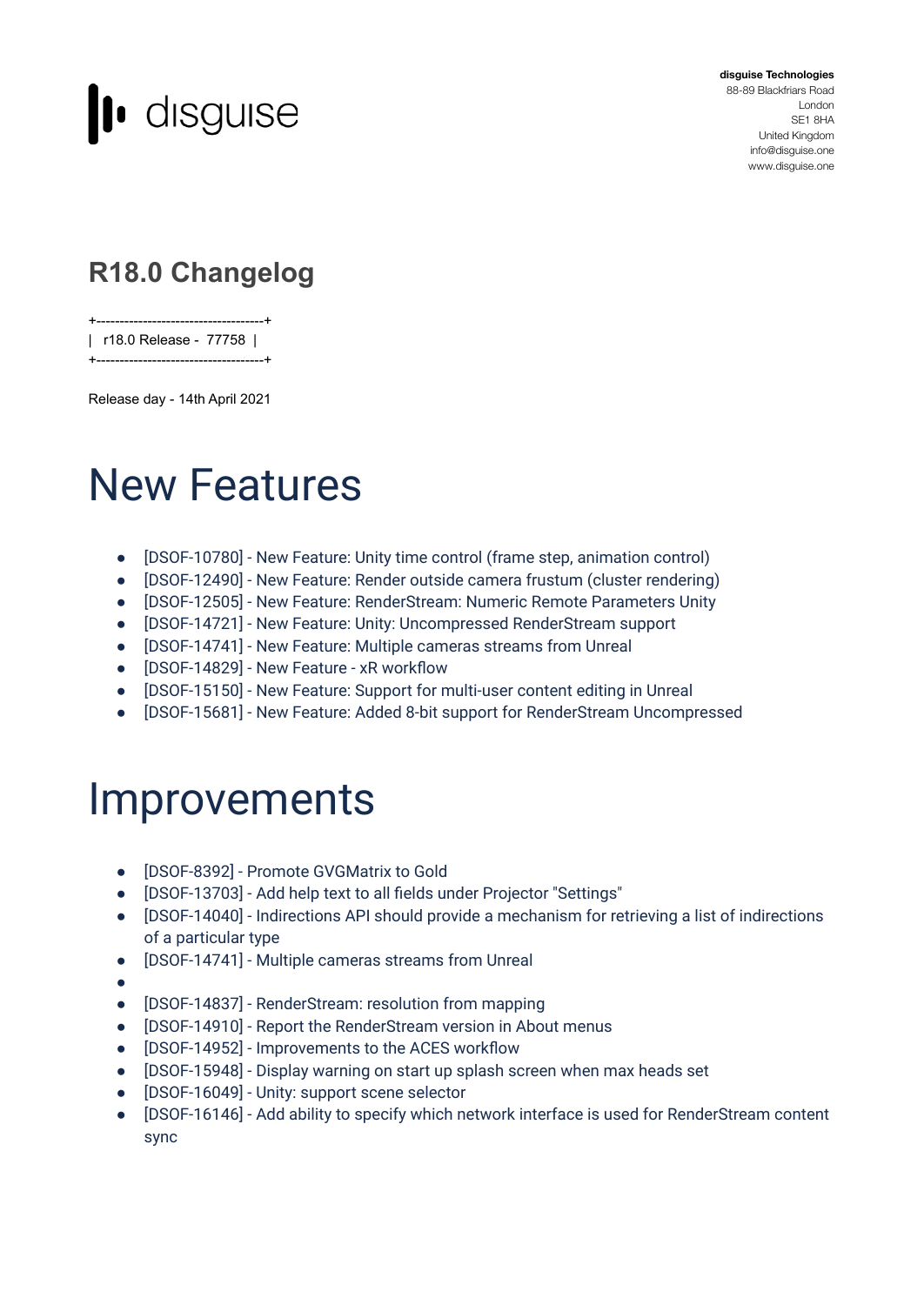# l disguise

#### **disguise Technologies** 88-89 Blackfriars Road London SE1 8HA United Kingdom [info@disguise.one](mailto:info@disguise.one?subject=) www.disguise.one

# Bugs

- [DSOF-8152] Notch: block resets when advancing from section break
- [DSOF-10670] 'reset projectors to manual' also resets the selected method of calibration too
- [DSOF-10947] LW matrix uses wrong default port
- [DSOF-14620] Snapshots: too many £ signs cause Snapshot to fail
- [DSOF-14621] Snapshots: When creating a snapshot name with £ sign this won't translate with a £ sign in the snapshots list/manager
- [DSOF-14623] Project Snapshots: Rolling back to Snapshot with £ name triggers "does not exist" notification
- [DSOF-14960] Sockpuppet Effects layers dmx personality shows wrong channel addressing
- [DSOF-14988] Dmx Lights still download GPU texture even when machine is not outputting
- [DSOF-15098] Removing time across more than 1 section leaves a 1s section behind
- [DSOF-15110] Test Pattern Module should auto-populate with the last mapping used (like all other graphical modules)
- [DSOF-15190] Incorrect frame 0 set when using calibrate delay tool on gx2cs
- [DSOF-15194] RenderStream content looks slightly lighter
- [DSOF-15220] Camera widget doesn't resize with preview properly
- [DSOF-15221] Access Violation when deleting feed rect with warp window open
- [DSOF-15255] Render phase delay compensation doesn't work on actors
- [DSOF-15260] Unhandled exception in Track.removeBeat test
- [DSOF-15364] OmniCal: Camera position not saved between project restarts.
- [DSOF-15365] Installing d3 remotely fails
- [DSOF-15870] If the Editor has the VideoInput Patch Editor widget open, the Director can't create a VideoIn without multiple Access\_Violation
- [DSOF-15871] Captured images from the Projector Study are exported as black images.
- [DSOF-16069] Christie device widgets do not respond to opening/closing shutters from the Omnical widget
- [DSOF-16110] Invalid access to VideoInSystem during shutdown in RemoteStream::deactivate
- [DSOF-16126] DMX Amber/White compensation initialises to 255 but should now be 1.0 since it was normalised
- [DSOF-16177] Centre shift not applied properly for renderstream content
- [DSOF-16189] Crash when enumerating AJA direct show devices
- [DSOF-16207] RenderStream UC 10bit YUV corruption with fractional resolution.
- [DSOF-16211] Perspective mapping editor missing hierarchy separator
- [DSOF-16239] Opening 'About d3' causes momentary hang / stall
- [DSOF-16246] Spatial Mapping Changing Initial Scale Zeros out XYZ Reprojection Distance Positions
- [DSOF-16247] Redundant data sent over RT at startup causing long project startup it large machine setups